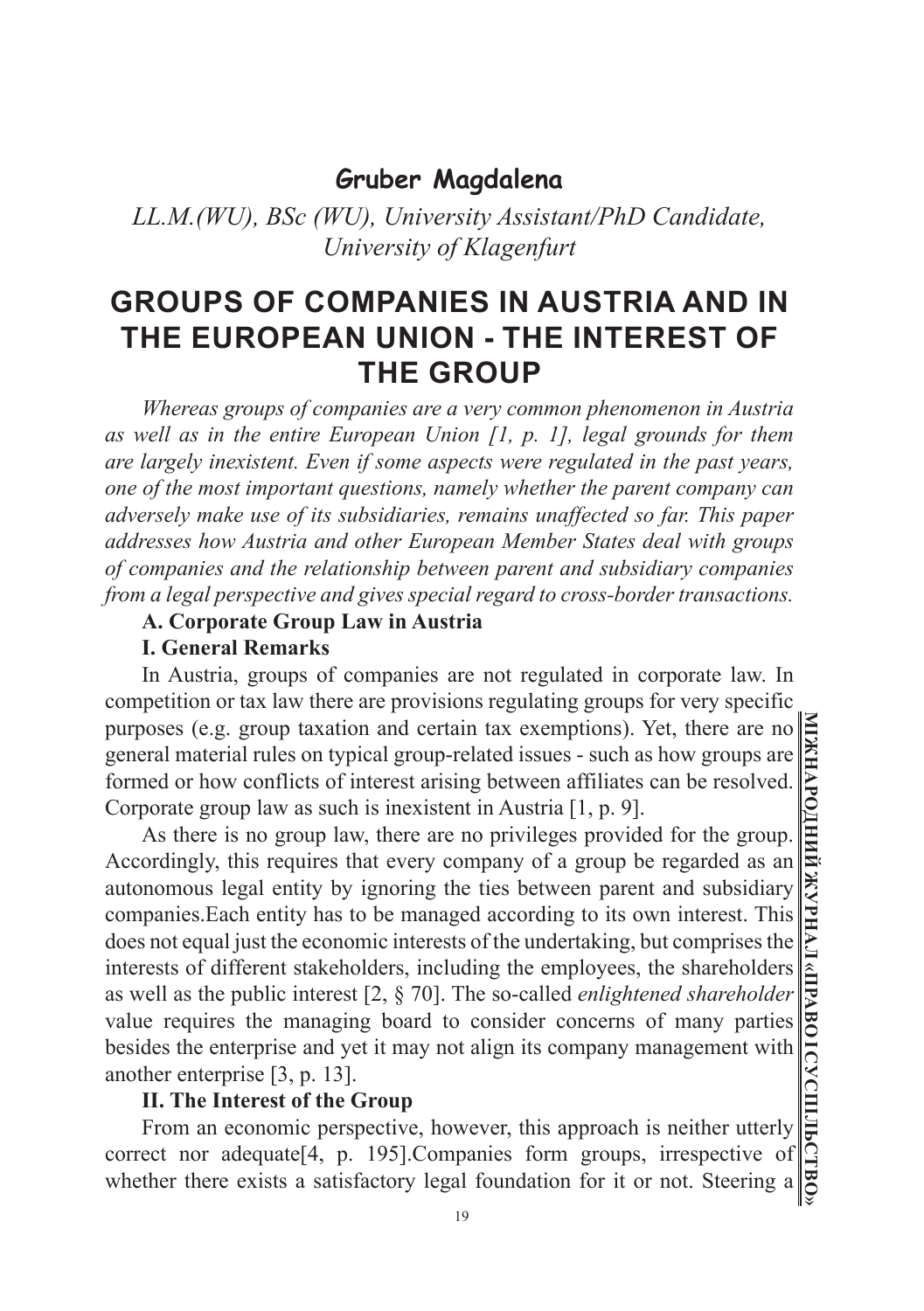group of companies implies making difficult business judgment decisions that require a difficult balancing of interest between the subsidiary and the parent [1, p. 5].Transactions may be beneficial or even necessary for the entire group while they are disadvantageous or even harmful to one of the subsidiaries.

What is commonly described as the *risk of the group* are the interests of a holding company that deviate from traditional long-term investors, asa group typically has the intent of taking advantage of a subsidiary for group-oriented purposes [5, p. 14;6, mn. 2.5]. Subsidiaries are often exposed to influence from the parent company, which may affect creditors and minority shareholders negatively.The influence can be wielded in different ways, comprising formal instruction rights as well as informal pressure.If the influence is exercised intensively, the subsidiaries' independence can diminish [4, p. 195].

This gives rise to the question whether commercial transactions that are harmful to the subsidiary can be exercised for the benefit of the group, and, if yes, if there is a need for compensation.The problem is described with the term *group interest*, which denotes an interest apart from the individual company's interest. The interest of the group equals, at least according to the predominant view, the interest of the holding parent company [7, p. 257; 8, mn. 92, mn. 156]. It is yet in the parent company's interest that the share in their affiliate is performing well, as it constitutes an asset of the holding company [8, mn. 156]. The subsidiaries interests are thereby considered indirectly and form part in the holdings' interests.The academic discussion revolves around whether the interest of the group can supersede the interest of the single company.

Even if the prevailing view in Austria refrains from acknowledging a group interest, because it – in simplified terms – is deemed to contradict the independence of a company, other European Member States approach the issue very differently.Their regimes stretch from not acknowledging the group at all to a far-reaching integration of the subsidiary into the parents undertaking. How European groups struggle with this system will become apparent immediately.

# **B. Three Regulatory Models of the Interest of the Group in Europe I. Non-Consideration of the Group**

One way of regulating groups is not recognising the group structure at all in terms of law. Besides Austria, this system prevails in the United Kingdom and other smaller Member States.A corporate group enjoys no legal privileges and each company has to be treated individually, despite the economic ties. Business has to be done according to the interest of the single undertaking.

If a company hence forms part of a group and is expected to adjust to a group policy, the management has to evaluate every action on an individual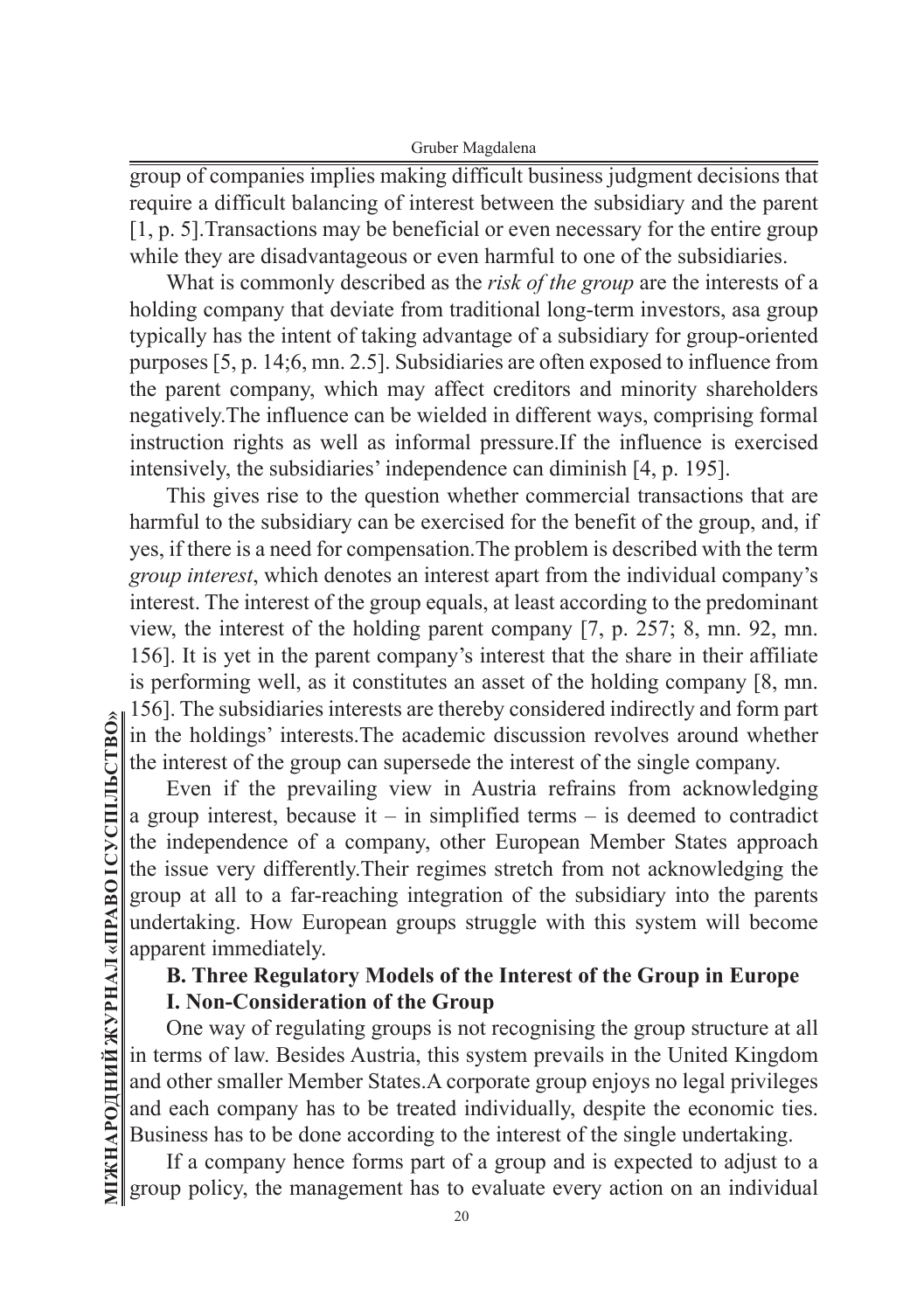basis regarding whether or not it respects the subsidiaries interest to an appropriate extent. Such assessment on a case-by-case basis requires time, as well as it disregards the benefits that typically result from the formation of a group. Apart from deterring group formation, the model therefore is perceived to be slow and labour-intensive [9, mn. 7.58].

In addition to this, the obligations of the managing directors are defined rigorously [3, p. 17].If managers consider the interest of the group disproportionally and fail to exercise the necessary diligence for the subsidiaries interest, they expose themselves to liability claims [4, p. 200] as well as criminal sanctions.They must not run the company in a manner that is "unfairly prejudicial" to its members [3, p. 17] and should refuse parent's instructions if they prove detrimental to the subsidiary (the detriment has to be judged within a certain timeframe) [3, p. 14]. Law-abidance hence is secured by a personal liability of the board [4, p. 200].

## **II. Compensation for Disadvantages**

The second model is the system prevalent in Germany, which has had wide effects on other (Member) States: Portugal, Hungary, Croatia, Slovenia, Czech Republic, Albania, and even Brazil and Turkey have introduced similar policies, yet to a variable extent [4, pp. 199 et seq.].

According to the German *Aktiengesetz*, a transaction made for the benefit of the group is legitimate, if the financial prejudice suffered by the subsidiary company is justified by other advantages or a compensation [10, p. 13].The parent company enjoys the right to instruct its subsidiaries on detrimental business transactions, but has the duty to compensate the subsidiary's losses and detriments originating from this direction on a yearly basis. It is therefore liable to compensate for any disadvantage that the subsidiary entailed during a business year.

As long as they are balanced, all kinds of negative transactions may be executed by the subsidiary [9, mn. 7.53].No individual assessment of the transactions is required as to whether it respects the subsidiaries interest, which offers the management a great flexibility in business transactions [9, mn. 7.58].As regards the exact nature of the offset and the time as well as the procedure of the compensation, this is subject to different determinations in the Member States [10, p. 13].

## **III. Precedence of the Interest of the Group**

The third and last model originates from French law. It became famous under the name "*Rozenblum*-doctrine", which stems from a ruling of the French *Cour de Cassation* in 1985 [11].In his ruling the court defined the interest of the group as a guideline for entrepreneurial behaviour in a group.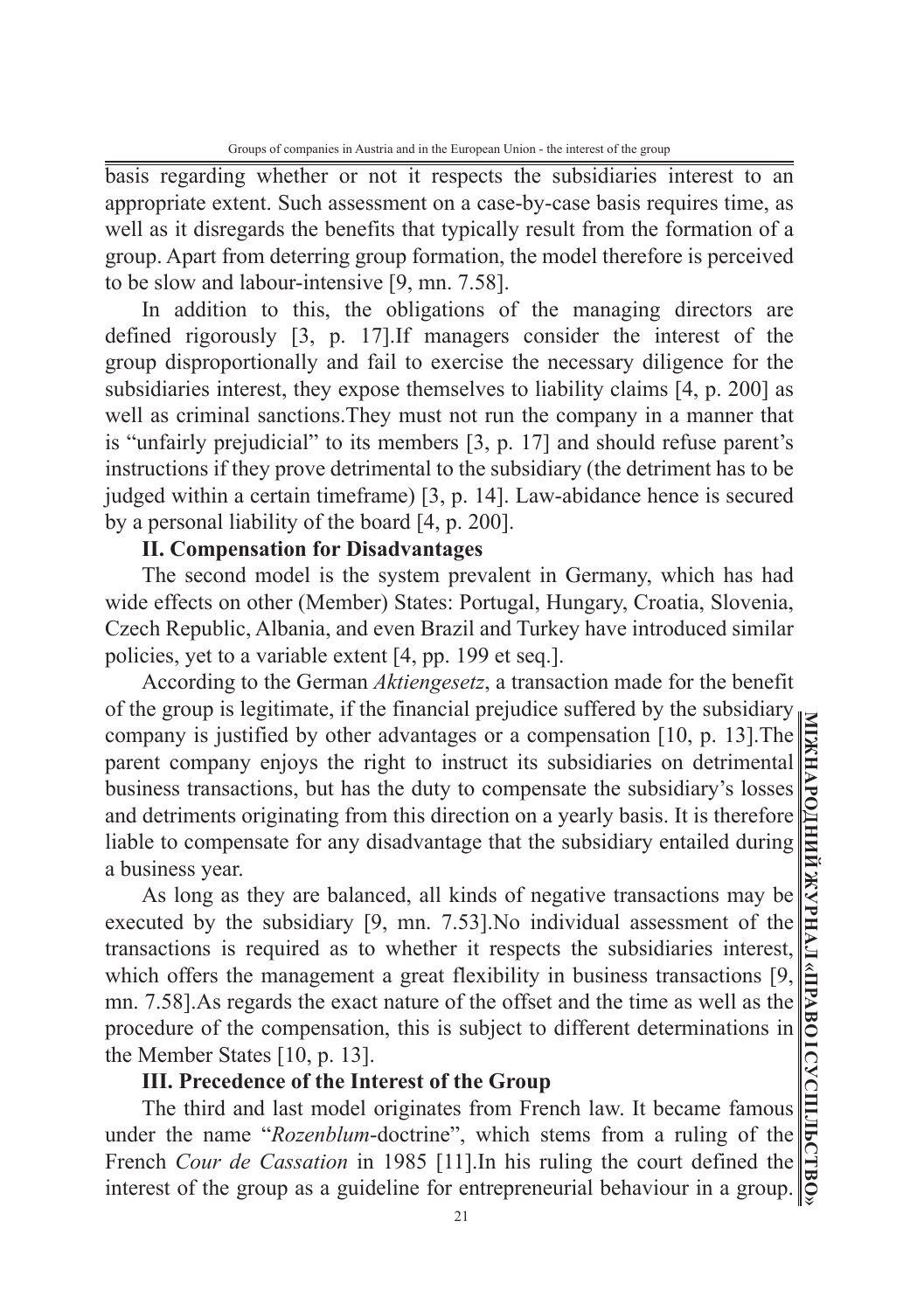Gruber Magdalena

Subsidiaries do not have to consider the advantages and disadvantages for their company when taking managerial decisions, but are allowed to act solely in the interest of the group. This may result in transactions that are to the detriment of the subsidiary. In contrast to the German model, compensation of the subsidiaries is not necessary[12, mn. 1.34]. Adequate protection of the subsidiary is automatically established when the necessary criteria are fulfilled, which are(1) a stable structure of the group, (2) an ex-ante defined, coherent group policy instituted by the parent, as well as (3) a fair distribution of benefits and costs among the group members. The last criterion implies that the group in total pursues a profitable purpose [1, p. 19;cf. also 4, pp. 200 et seq.;9, mn. 7.56;13, p. 14; 14, pp. 92 et seqq.].

This system proves to be the most flexible for the parent as well as the subsidiaries. It provides a safe harbour for the managing board as they do not have to fear to face liability or even committing a penal offence when acting for the benefit of the group [12, mn. 1.34].Due to those reasons, the *Rozenblum*-doctrine has spread to other Member States. The Netherlands for example have implemented the same concept under a different name (socalled *Nimox*-doctrine [15]). Italy follows a similar concept too [cf. 16, pp. 175 et seqq.].

## **C. Cross-border Transactions**

The fact that the European Member States handle the issue differently creates extensive legal uncertainty for cross-border groups and their managers. Whether or not a legislation acknowledges the group interest defines which rules for business conduct the management has to respect in each country.

The management has to evaluate if it can introduce a uniform corporate group policy for the entire group, given the diverging and maybe even contradicting legal frameworks. In the case of cross-border groups with subsidiaries in many different countries, the large number of legal concepts can lead to precarious situations for the management, both of the parent and the subsidiary companies. First, the management board of the holding needs profound legal knowledge as to which extent - or whether at all - they are allowed to govern the group according to uniform guidelines and whether they have a right to make use of instruction rights. The directors of subsidiaries face liability or even penal sanctions if they take forward a measure that is not in line with the national law. If they do not align with the group policy, on the other hand, they risk their dismissal [10, p. 13; 17, pp. 90 – 91; 18, p. 313].

# **D. European Efforts and Developments**

*Pierre van Ommeslaghe* identified the problem already 50 years ago and wrote about the conceptual problem that there is no (European) law on groups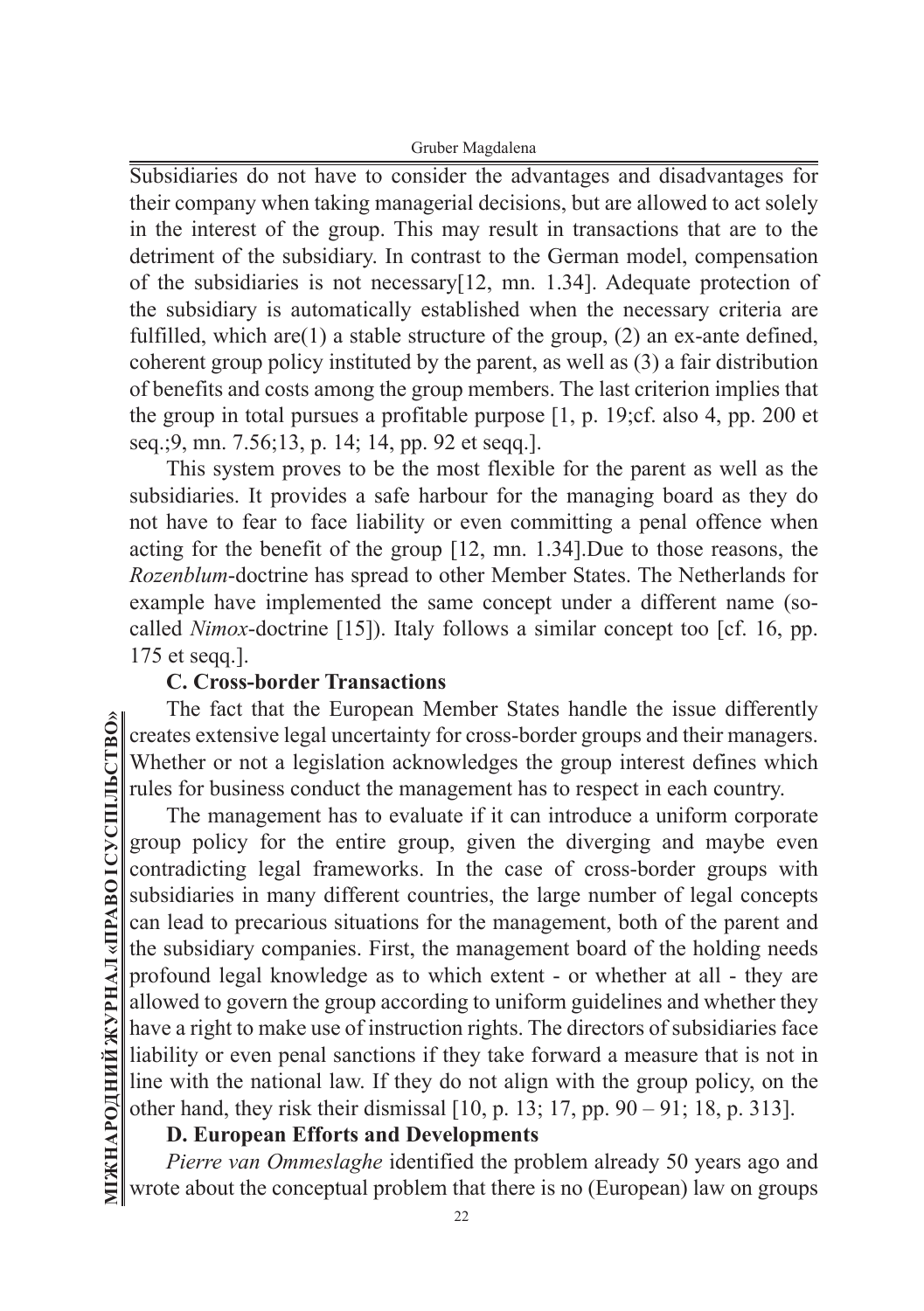[19, cf. p. 153]. His apprehension has not lost its validity over the years. The key to a harmonised law of groups of companies and therefore to legal security is the recognition of the interest of the group on a union-wide basis [17, p. 91; 20, p. 22].

On an overall European basis, no explicit body of law was agreed upon that shapes the legal relationships regarding groups.Despite the significant relevance of company groups in the European Union [cf. 1, p. 2], only little harmonising measures have been implemented Europe-wide [21, p. 337]. There are a few regulations in place that indirectly affect groups, at least in certain aspects. Examples are the SE-Regulation, which tries to remove obstacles to the creation of groups by offering a European company [22, cf. Recital 4] or the Accounting Directive [23], which obliges groups to draw up consolidated financial statements [24, m.nos. 6.5 et seq.].

The European Commission has made a number of efforts trying to harmonise the group interest. Dating back to 1974 and 1975 [25], first attempts for a union-wide harmonisation of the law of company groups were made. The topic was on the agenda a few more times [cf. for example 26;27; 28], however, a consensus was never reached [cf. 29, pp. 266 et seq.].

Since then, legal academia has not abandoned the topic. Expert groups, consisting of academics as well as practitioners, have kept the topic high on the European agenda. The *High Level Group of Company Law Experts*, the *Reflection Group on the Future of EU Company Law*, the *Informal Group of Company Law Experts*, the *Forum Europaeum on Company Groups* as well as the *European Company Law Experts* have basically recommended following and further developing the acknowledging of the group interest [1, p. 19; 20, p. 15].

The *Rozenblum*-concept is the go-to strategy for the various expert groups researching on harmonising the group interest on the European level [cf. for example 18; 30]. Yet, no consensus was found on any of their proposals. Concerns expressed range from the interest of the company's creditors not being protected effectively to a lack of a fair balance of burdens and advantages over time for the company's shareholders [10, p.13].

Due to lacking European legislation, however, it is still upon the Member States to implement adequate provisions. But just like Austria, many European Member States only rely on general principles of corporate law to regulate groups or have narrow rules for specific aspects of groups of companies [13, p. 10]. Only few dispose of explicit rules governing the legal relationships of groups of companies (e.g. Germany, Italy, Croatia, Portugal, Slovenia, Czech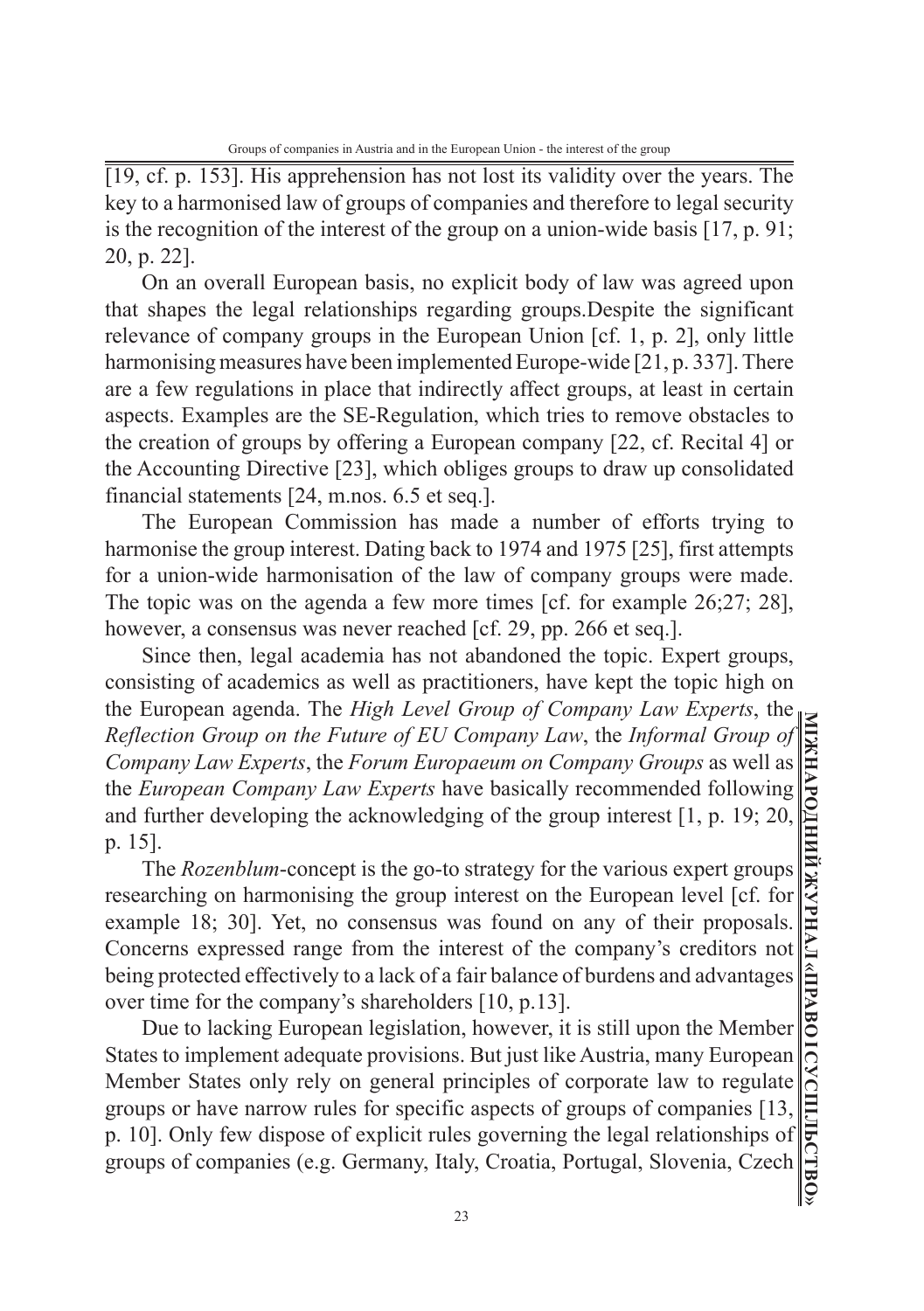Republic, Hungary) [13, pp. 9 et seq.] and the content of the norms is even more diverging.

# **E. Future Prospects**

The introduction of the group interest is yet a desirable harmonisation in terms of enabling European groups to do business transnationally. Crossborder trade can be enhanced with a European framework that allows managers to adopt a uniform group policy [10, p.13]. It can also reduce the cost for such transactions since groups have to invest less in analysing the technicalities of each national law [31, p. 61]. This has the potential to disburden especially smaller groups (SMEs), due to facilitation of the management [4, p. 210].

The latest developments in this respect focus on wholly owned subsidiaries. The proposals suggest that if all the shares of a subsidiary (a so-called *Service Company*) are held by the parent,it may take account of the parents interests in its business decisions as there are no endangered minority shareholders [18, pp. 299 et seqq.; 30, pp. 40 et seqq.; 32, pp. 447 et seqq.].

Even if this might constitute a first step, it is still a long way from a business-friendly, enabling group law. While there is some convergence on other aspects of group regulation [1, p. 19], acknowledging the group interest Europe-wide will continue to be discussed.

- *1: Hopt, K. J. (2015, February). Groups of Companies A Comparative Study on the Economics, Law and Regulation of Corporate Groups. Ecgi, Law Working Paper No. 286/2015. Retrieved from SSRN: http://ssrn.com/ abstract=2560935, pp. 1 – 40.*
- *2: Austrian Public Companies Act, Aktiengesetz AktG version BGBl I Nr 63/2019.*
- *3: Böckli, P. and Davies, P. L. and Ferran, E. and Ferrarini, G. and Garrido Garcia, J. M. and Hopt, K. J. and Opalski, A. and Pietrancosta, A. and Roth, M. and Skog, R. R. and Soltysinski, S. and Winter, J. W. and Winner, M. and Wymeersch, E. O. (2016, October). A Proposal for Reforming Group Law in the European Union - Comparative Observations on the Way Forward. Retrieved from SSRN: https://ssrn.com/abstract=2849865, pp. 1 – 39.*
- *4: Conac, P.-H. (2013, June). Director's Duties in Groups of Companies – Legalizing the Interest of the Group at the European Level. European Company and Financial Law Review, 10(4) pp. 194 – 226.*
- *5: Rüffler, F. (2013). Organhaftung und Konzern, pp. 13 28. In Artmann, E. and Rüffler, F. and Torggler,U. (Eds.).Die Organhaftung. Vienna: Manz.*
- *6: Torggler, U.(2016).Die Personengesellschaft als Konzernbaustein, m.nos. 2.1 – 2.48. In Haberer, T., and Krejci, H. (Eds.). Konzernrecht. Vienna: Manz.*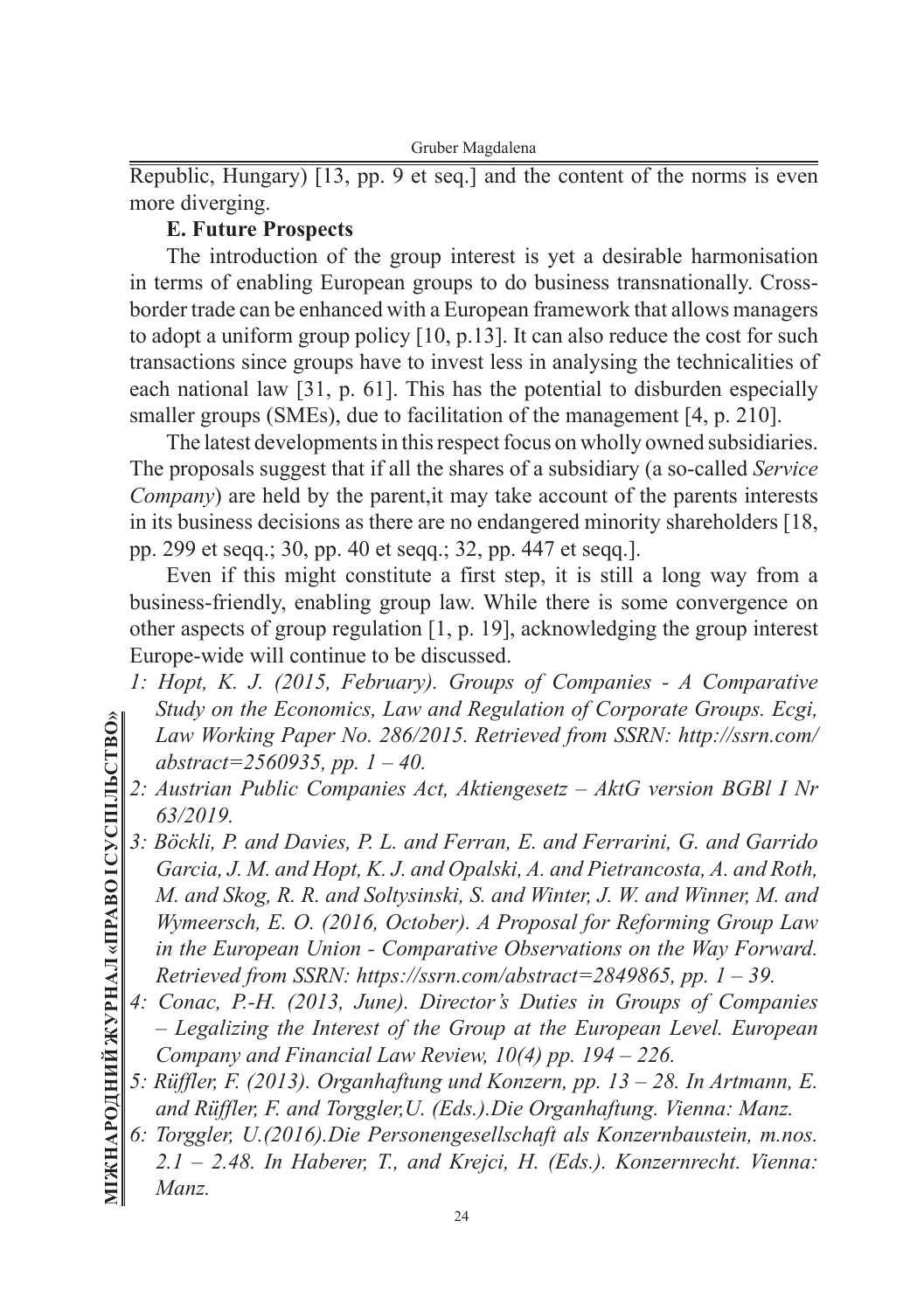- *7: Griehser, P. (2007, April). Überwachungsmöglichkeiten einer Holding. Ecolex - Fachzeitschrift für Wirtschaftsrecht, 2007(4), 257 – 261.*
- *8: Milchrahm, W. (2017). § 115. In Wiener Kommentar zum GmbHG.(Stand 1.12.2017, rdb.at). Vienna: Manz.*
- *9: Gelter, M. (2016). Konzern und Konzernrecht aus rechtsökonomischer und rechtsvergleichender Sicht, m.nos. 7.1 – 7.63. In Haberer, T., and Krejci, H. (Eds.). Konzernrecht. Vienna: Manz.*
- *10: Böckli, P. and Davies, P. and Ferran, E. and Ferrarini, G. and Garrido, J. and Hopt, K. and Pietrancosta, A. and Pistor, K. and Skog, R. and Soltysinski, S. and Winter, J. and Wymeersch, E. (2012, May). Response to the European Commission's Consultation on the Future of European Company Law. Retrieved from SSRN:http://ssrn.com/abstract=2075034, pp. 1 – 21.*
- *11: Cour de Cassation 4.2.1985, 84-91581, Rozenblum et Allouche, bulletin criminel 1985/54.*
- *12: Haberer, T., and Krejci, H. (2016). Grundfragen zum Konzernrecht insbesondere AG und GmbH als Konzernbausteine, m.nos. 1.1 – 1.354. In Haberer, T., and Krejci, H. (Eds.). Konzernrecht. Vienna: Manz.*
- *13: Weller, M.-P. and Bauer, J. (2015, February). Europäisches Konzernrecht: vom Gläubigerschutz zur Konzernleitungsbefugnis via Societas Unius Personae. Zeitschrift für Europäisches Privatrecht, 23(1), pp. 6 – 31.*
- *14: Conac, P.-H.(2017).Das französische Recht zur Anerkennung des Gruppeninteresses, pp. 89 – 102. In Hommelhoff, P. and Lutter, M. and Teichmann, C. (Eds.). Corporate Governance im grenzüberschreitenden Konzern. Berlin/Boston: DeGruyter.*
- *15: HoogeRaad 8.11.1991, No 14278 (Nimox).*
- *16: Scognamiglio, G.(2017).Gesellschaftsgruppen in Italien, pp. 175 196. In Hommelhoff, P. and Lutter, M. and Teichmann, C. (Eds.). Corporate Governance im grenzüberschreitenden Konzern.Berlin/Boston: DeGruyter.*
- *17: Fleischer, H.(2018).Europäisches Konzernrecht, pp. 98 108.In Ellger, R. and Schweitzer, H. (Eds.). Die Verfassung der europäischen Wirtschaft – Symposium zu Ehren von Ernst-Joachim Mestmäcker aus Anlass seines 90. Geburtstages. Baden-Baden: Nomos.*
- *18: Forum Europaeum on Company Groups (2015, July). Proposal to Facilitate the Management of Cross-Border company Groups in Europe. European Company and Financial Law Review, 12(2) pp. 299 – 306. Also printed in:Zeitschrift für Unternehmens- und Gesellschaftsrecht, 44(4), pp. 507 – 516; Revue des Sociétés, 2015 (8) pp. 495 – 500;Der Gesellschafter – Zeitschrift für Gesellschafts- und Unternehmensrecht(5) pp. 313 – 316.*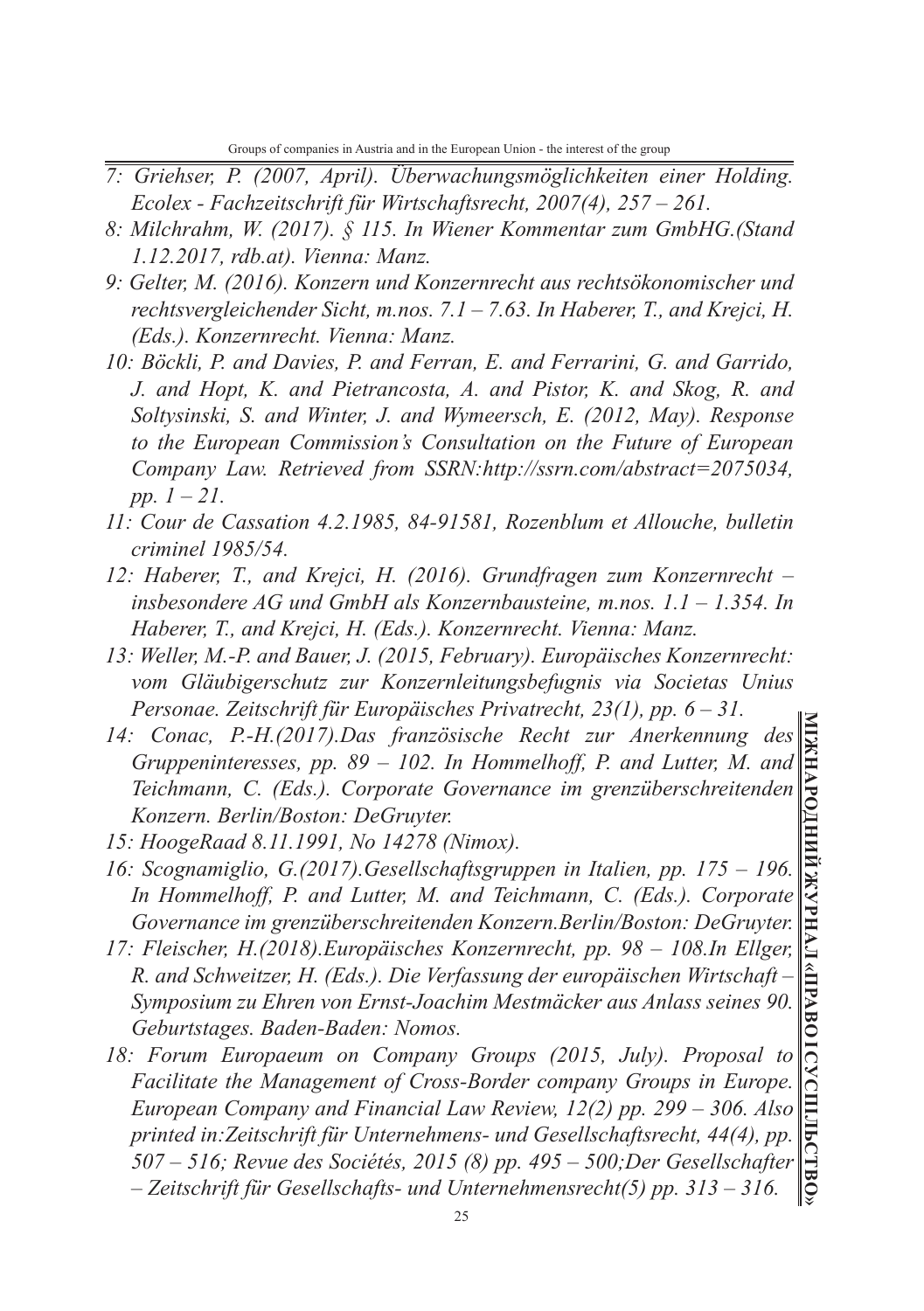Gruber Magdalena

- *19: Van Ommeslaghe, P. (1965). Les groupes des sociétés. Revue pratique des sociétés civiles et commerciales, 1965 (5280), pp. 153-252.*
- *20: Fleischer, H. (2017, February). Europäisches Konzernrecht: Eine akteurzentrierte Annäherung. Zeitschrift für Unternehmens- und Gesellschaftsrecht, 46(1) pp. 1 – 37.*
- *21: Ratka, T. (2019, January). Europäisches Konzernrecht. Der Gesellschafter – Zeitschrift für Gesellschafts- und Unternehmensrecht(6), pp. 337 – 341.*
- *22: Council Regulation (EC) No 2157/2001 of 8 October 2001 on the Statute for a European company (SE), ABl L 294/2001, 1.*
- *23: Directive 2013/34/EU of the European Parliament and of the Council of 26 June 2013 on the annual financial statements, consolidated financial statements and related reports of certain types of undertakings, amending Directive 2006/43/EC of the European Parliament and of the Council and repealing Council Directives 78/660/EEC and 83/349/EEC, ABl L 182/2013, 19.*
- *24: Ratka, T.(2016).Europäisches Konzernrecht, m.nos. 6.1 6.58. In Haberer, T., and Krejci, H. (Eds.). Konzernrecht. Vienna: Manz.*
- *25: Proposal for a Ninth Directive Based on Article 54(3)(g) of the EEC Treaty on Links Between Undertakings and, in particular, on Groups. DOK XI/328/74-D and DOK XI/593/75-D.*
- *26: Action Plan: European company law and corporate governance, COM (2012) 740 final, p. 12.*
- *27: Andersen, P. K. and Andersson, J. B. and Bartkus, G. and Baums, T. and Clarke, B. J. and Conac, P.-H. and Corbisier, I. and Daskalov, W. and Engrácia Antunes, J. and Fuentes, M. and Giudici, P. and Hannigan, B. and Kalss, S. and Kisfaludi, A. and de Kluiver, H. J. and Opalski, A. and Patakyova, M. and Perakis, E. and Porkona, J. and Roest, J. and Sillanpää, M. J. and Soltysinski, S. and Teichmann, C. and Urbain-Parleani, I. and Vutt, A. and Sørensen, K. and Winner, M. and De Wulf, H. (2017, September). European Model Company Act (EMCA). Nordic & European Company Law Working Paper No. 16-26. Retrieved from SSRN: https://ssrn.com/ abstract=2929348, pp. 1- 409.*
- *28: Communication from the Commission to the Council and the European Parliament, Modernising Company Law and Enhancing Corporate Governance in the European Union - A Plan to Move Forward, 21.5.2003, COM (2003) 284 final.*
- *29:Vetter, J. (2015). 50 Jahre Aktienkonzernrecht, pp. 231 272. In Fleischer, H. and Koch, J. and Kropff, B. and Lutter, M. (Eds.). 50 Jahre Aktiengesetz. Berlin/Boston: DeGruyter.*

**МІЖНАРОДНИЙ ЖУРНАЛ «ПРАВО І СУСПІЛЬСТВО»** <u>МІЖНАРОДНИЙ ЖУРНАЛ «ПРАВО І СУСПІЛЬСТВО»</u>